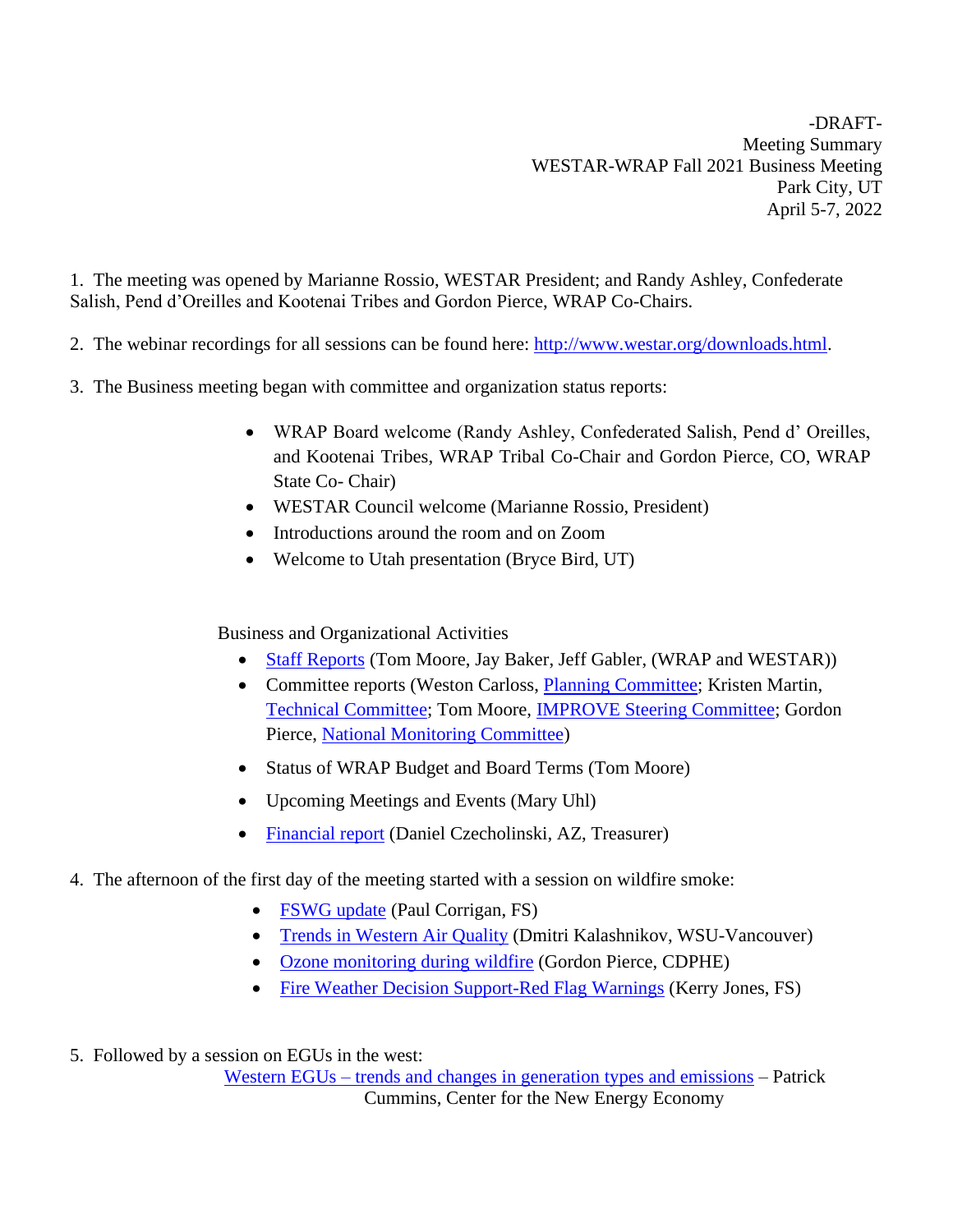[Western States Clean Energy Goals briefing paper \(March 2022\)—](http://www.westar.org/Docs/Business%20Meetings/spring22/Western%20States%20Clean%20Energy%20Goals.pdf)Alexandra Evans, Center for the New Energy Economy

Discuss coordinated approach to the power sector - Timothy Profeta, Special Counsel for the Power Sector, EPA

- 6. The final session of the first day covered citizen and community monitoring:
	- [Using Low-cost Sensors to detect air quality events](http://www.westar.org/Docs/Business%20Meetings/spring22/WestarKelly.pdf) Kerry Kelly, Chemical Engineer, University of Utah
	- [A City Air Quality program overview](http://www.westar.org/Docs/Business%20Meetings/spring22/20220405%20FINAL%20AQ%20Overview%20WRAP_archuleta.pdf) Cassie Archuleta, City of Fort Collins, Colorado
- 7. The second day of the meeting started with the OAQPS update: OAQPS Update [\(Scott Mathias](http://www.westar.org/Docs/Business%20Meetings/spring22/Mathias_WESTAR_Spring2022_4-6-22.pdf) and [Chet Wayland,](http://www.westar.org/Docs/Business%20Meetings/spring22/Wayland%20Technical%20Updates%20WESTAR%20Spring%202022%20(4).pdf) OAQPS)
- 8. Followed by a session on the NAAQS:
	- [Update on NAAQS Review](http://www.westar.org/Docs/Business%20Meetings/spring22/Boylan_CASAC_Ozone_PM_Review_04-06-2022.pdf) (James Boylan, GA EPD)
	- [UT-ID Cache Valley PM](http://www.westar.org/Docs/Business%20Meetings/spring22/WESTAR%20Logan,%20UT-ID%20PM2.5%20presentation_FINAL.pdf)<sub>2.5</sub> nonattainment area (Becky Close, Utah DAQ & Melissa Gibbs, Idaho DEQ)
	- [A Model Rule for NOx Emissions Standards for Water Heaters](http://www.westar.org/Docs/Business%20Meetings/spring22/RAP_Shenot_NOxNOx_WESTAR_2022_APR_06.pdf) (John Shenot, Regulatory Assistance Project)
	- [Status of 2020 NEI and 2016v2 projection](http://www.westar.org/Docs/Business%20Meetings/spring22/Wayland%20NAAQS%20Session%20WESTAR%20Spring%202022.pdf) modeling (Chet Wayland, OAQPS)
- 9. The afternoon of the second day started with an Environmental Justice session:
	- [CDPHE EJ initiatives](http://www.westar.org/Docs/Business%20Meetings/spring22/WESTAR%20-%20Nathalie%20-%204_6_22.pptx.pdf) (Nathalie Eddy, CO)
	- [Washington's Climate Commitment Act and HEALS Act](http://www.westar.org/Docs/Business%20Meetings/spring22/Taylor%20WESTAR%20WRAP%20Spring%202022.pdf) (Kathy Taylor, WA)
	- [CARB's EJ Program and Community Engagement](http://www.westar.org/Docs/Business%20Meetings/spring22/WESTAR%20&%20WRAP%20Spring%20Meeting_%20April%206th%202022-AA%20(1).pdf) (Ambreen Afshan, CARB Office of Environmental Justice Program Manager)
- 10. The final session of the day covered improving workplace culture:
	- [Mentoring tomorrow's leaders and Succession Planning](http://www.westar.org/Docs/Business%20Meetings/spring22/Godec%20WESTAR%20PDF.pdf) (John Godec, The Participation Company)
	- [Creating a Great Workplace Culture](http://www.westar.org/Docs/Business%20Meetings/spring22/Creating%20Positive%20Organizational%20Culture.pdf) (Alan Matheson, Executive Director, Point of the Mountain State Land Use Authority)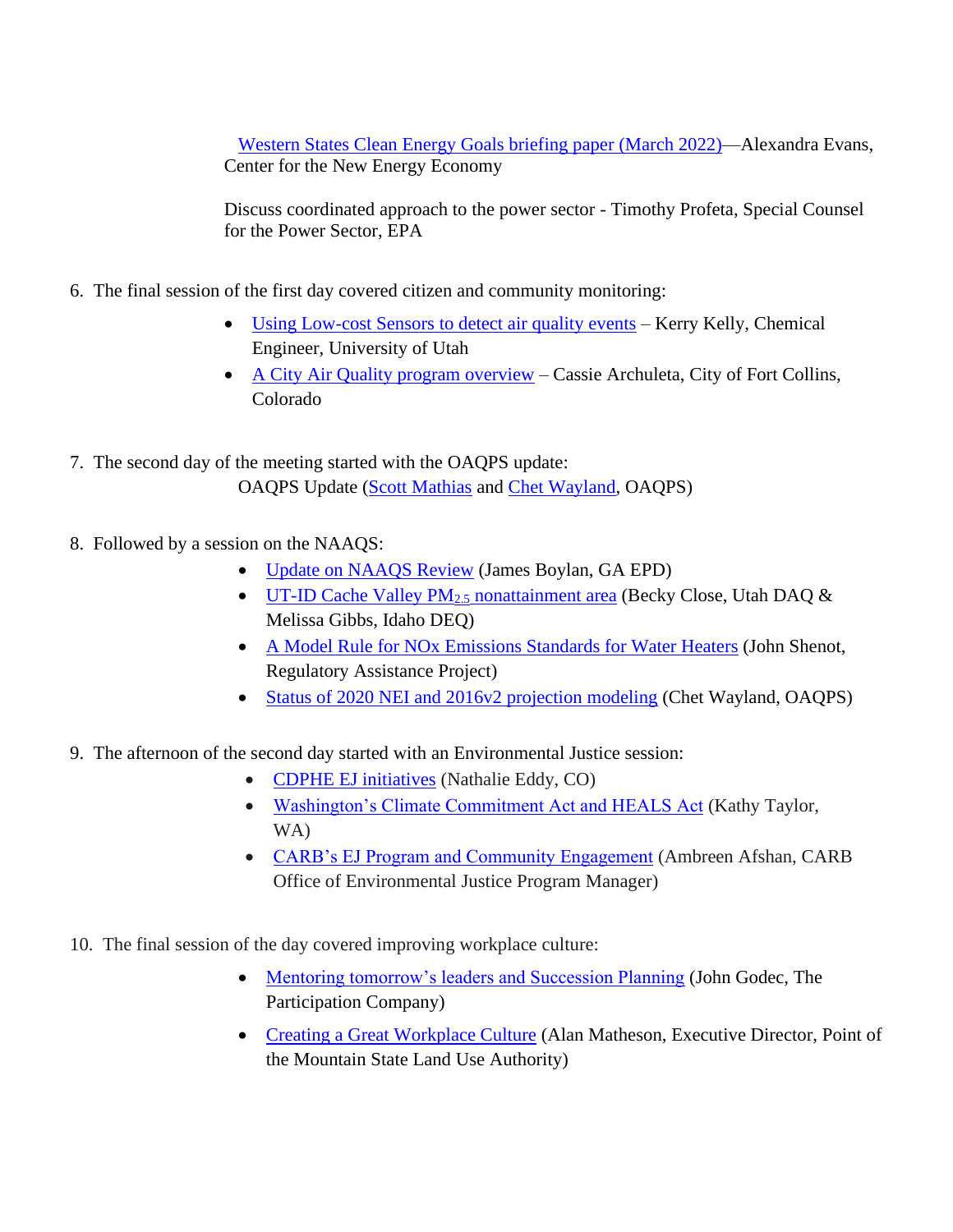- 11. The WRAP Board covered the following on Thursday morning:
	- Welcome, introductions (Gordon Pierce and Randy Ashley)
	- $25<sup>th</sup>$  Anniversary WRAP-up (Gordon)
	- [Oil & Gas WG report](http://www.westar.org/Docs/Business%20Meetings/spring22/OGWG_report_April7_2022_Final.pdf) (Mark Jones / Amanda Brimmer)
	- [Tribal Data WG Workplan Scope review and approval](http://www.wrapair2.org/pdf/TDWG%20Workplan%20Scope%20approved%20by%20WG%20March15_2022%20meeting2.pdf) (Lori Howell)
	- [NASA ROSES21 proposals](http://www.westar.org/Docs/Business%20Meetings/spring22/NASA%20ROSES2021%20funding%20for%20April7_2022.pdf) (Tom)
	- Next steps on revised Charter approval (Tom)
	- Status of Board & TSC seats and terms (Gordon and Darla Potter)

Regional haze planning / visibility protection initiative progress

- [Regional Haze monitoring data –](http://www.westar.org/Docs/Business%20Meetings/spring22/Copeland%20Status%20of%20IMPROVE%20Network%20and%20Trends%204_7_2022%20(1).pdf) what are they showing?
	- o Scott Copeland (USFS rep / IMPROVE Steering Committee Chair)
	- o [Brandon McGuire](http://www.westar.org/Docs/Business%20Meetings/spring22/WESTAR_WRAP_spring2022_BMcGuire.pdf) (MT AQB)
- [Regional Haze SIP review](http://www.westar.org/Docs/Business%20Meetings/spring22/NPS-SIP-ReviewPres_WESTAR-WRAP_Spring-2022-Slides2.pdf) (Melanie Peters, NPS)
	- [Visibility Protection Initiative](http://www.westar.org/Docs/Business%20Meetings/spring22/WVPPI_Outline%20and%20Themes.pdf) (Jay Baker, WESTAR/WRAP)
- Facilitated panel discussion of the current Regional Haze program and opportunities to better protect and improve visibility
	- o [David Stroh, North Dakota](http://www.westar.org/Docs/Business%20Meetings/spring22/North%20Dakota%20Regional%20Haze.pdf)
	- o [Rhonda Payne, Montana](http://www.westar.org/Docs/Business%20Meetings/spring22/WESTAR-WRAP%20Spring%20Business%20Meeting%204.7.22_MT_web_Payne.pdf)
	- [Rebekka Fine, California](http://www.westar.org/Docs/Business%20Meetings/spring22/Regional%20Haze%20Panel%2004.07.2022_Fine.pdf)

The meeting was adjourned at12 noon MST on April 7.

Participants: WESTAR and WRAP members Tim Allen, FWS Bret Anderson, USFS Mary Anderson, ID DEQ Cassie Archuleta, City of Fort Collins Janice Archuleta, Ute Mountain Ute Tribe Randy Ashley, Confederated Salish and Kootenai Tribes Pam Attcity, Morongo Band of Mission Indians Bryce Bird, UT DEQ Andrea Boyer, Nez Perce Tribe Ashley Brakke, South Dakota Kimberly Butler, Maricopa County Bo Call, UT DAQ Chelsea Cancino, UT DAQ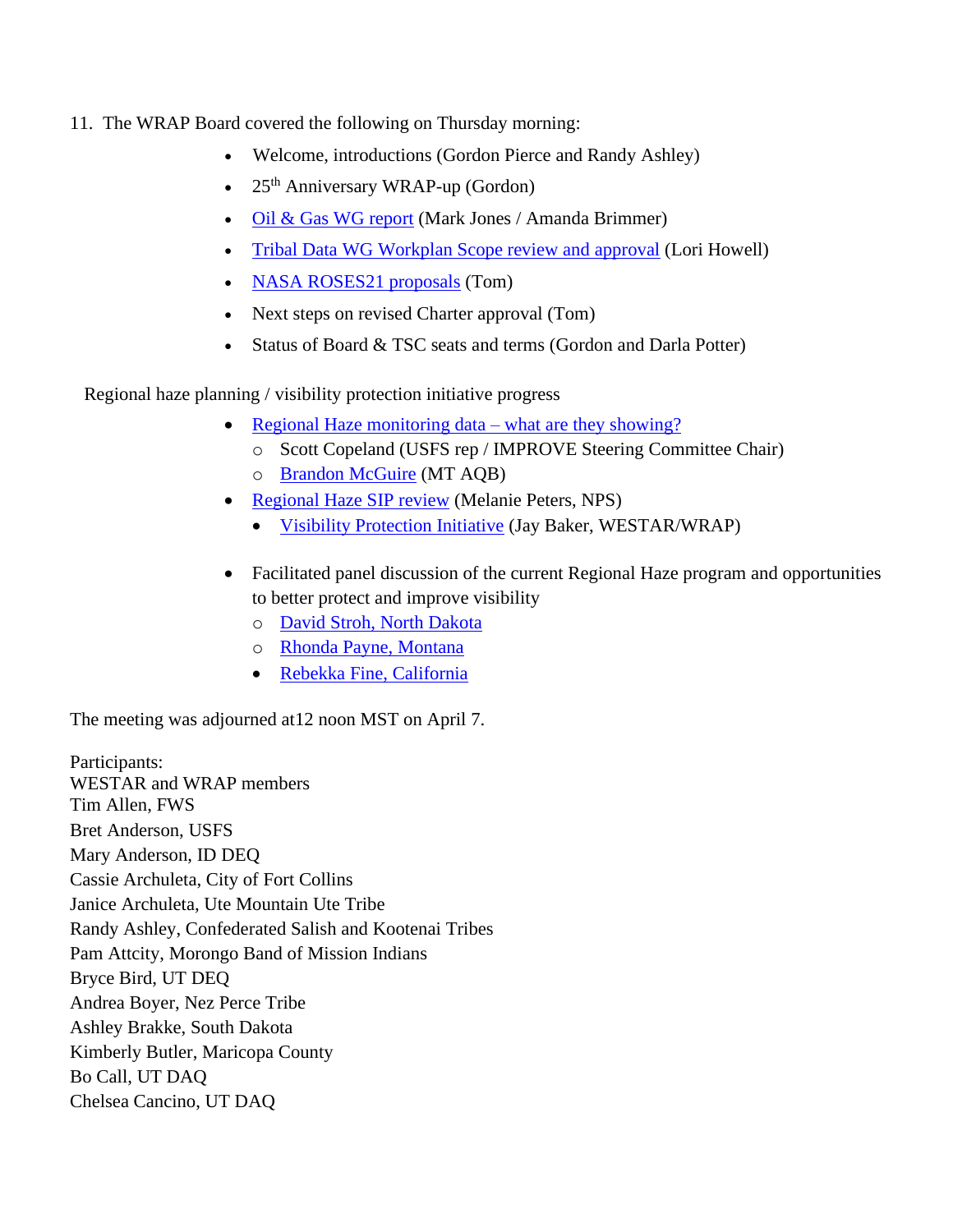Mat Carlile, UT DAQ Weston Carloss, CDPHE Anya Caudill, WA DOE Margee Chambers, Spokane Regional Becky Close, UT DAQ Catherine Collins, FWS Forrest Cook, BLM Charis Cooper, BLM Paul Corrigan, USFS Jalyn Cummings, NPS Daniel Czecholinski, AZ DEQ Andrew Daffern, CABQ Nancy Daher, UT DAQ Scott Dibiase, Pinal County Ira Domsky, Maricopa County Kelly Dorsi, MT DEQ Danilo Dragoni, NV DEP Nathalie Eddy, CDPHE Rachel Edie, UT DAQ Alice Edwards, AK DEC Barbara Escobar, Pima County DEQ Mary Fauci, Nez Perce Tribe Rebekka Fine, CARB Mark Fitch, NPS Tiffany Floyd, ID DEQ Melissa Gibbs, ID DEQ Elizabeth Grainey, NV DEP Ali Grove, Confederated Tribes of the Coos, Lower Umpqua, and Siuslaw Indians Martha Hankins, WA DOE Brian Himes, ID DEQ Lori Howell, Shoshone-Bannock Tribes Laurie Hulse-Moyer, WA DOE Alan Humphreys, UT DAQ Kalin Ingstad, NV DEP Sig Jaunarajs, NV DEP Aislinn Johns, ID DEQ Kerry Jones, USFS Mark Jones, NMED Mel Joseph, LPPSR Kirsten King, NPS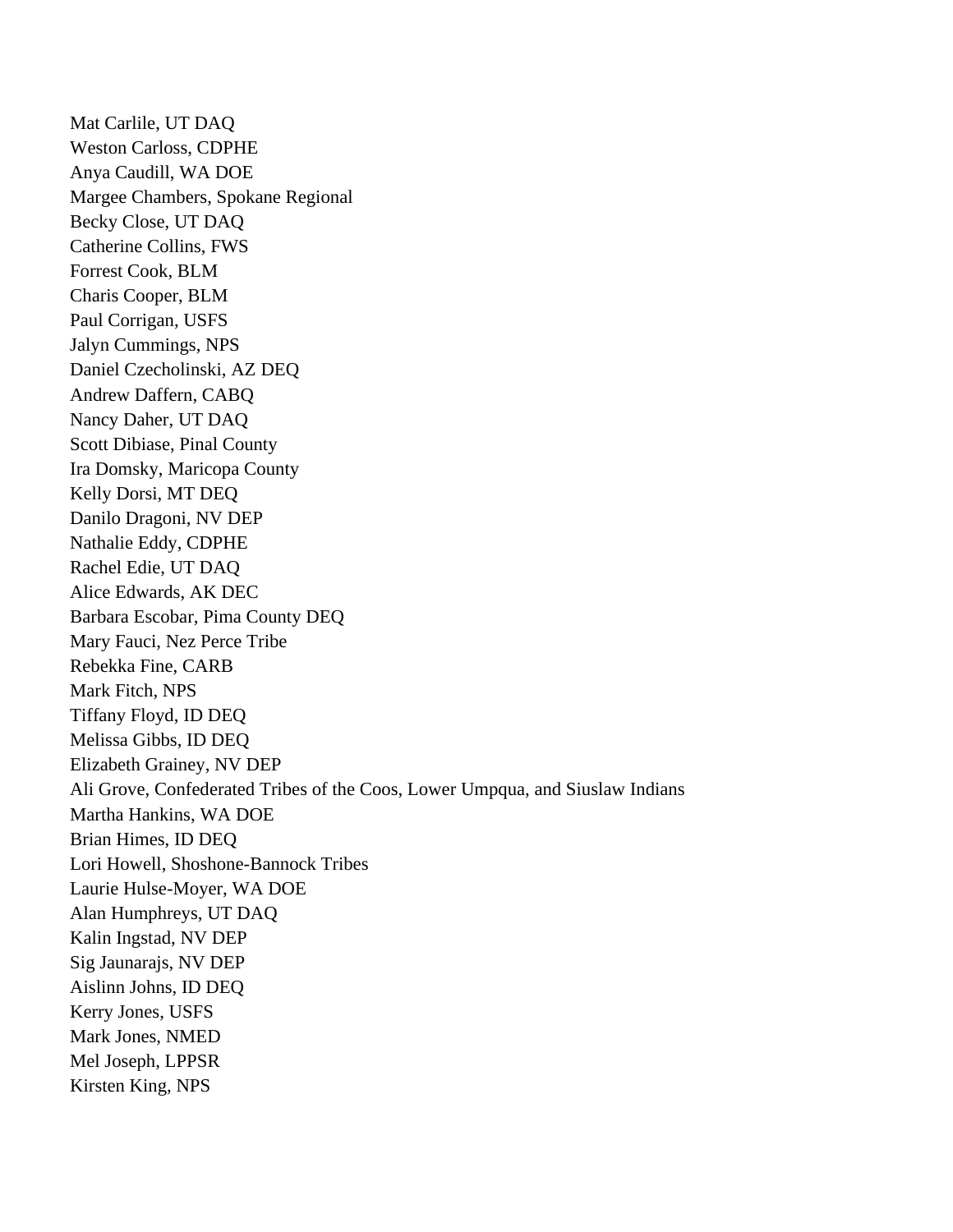Kim Kreykes, Utah DAQ Pete Lahm, USFS Jonathan Law, Quinault Nation Zheng Li, Clark County DES Melissa Maestas, SCAQMD Kristen Martin, OR DEQ Brandon McGuire, MT DEQ Jill McMurray, USFS Steven McNeece, NV DEP Pleas McNeel, USFS Ken Merrill, Kalispel Tribe Steve Miller, ID DEQ Jaron Ming, FWS Ali Mirzakhalili, OR DEQ Greg Mortenson, UT DAQ Mike Natchees, Ute Indian Tribe Craig Nichols, BLM Rupesh Patel, Pima County DEQ Rhonda Payne, MT DEQ Armando Paz, NMED Chris Pennell, UT DAQ Joe Perreira, NV DEP Melanie Peters, NPS Gordon Pierce, CDPHE Brad Poirez, MDAQMD Darla Potter, WY DEQ Amber Potts, WY DEQ Brinda Ramanathan, USFS Gary Reinbold, ID DEQ Mingchen Ren, NMED Tanda Roberts, PLPT Anita Rose, USFS Marianne Rossio, HI Dept of Health Ben Seeley, ID DEQ Jim Semerad, ND DEQ Mark Sghiatti, UT DEQ Mike Silverstein, RAQC Taejoo Shin, Maricopa County Kira Shonkwiller, CDPHE Julie Simpson, Nez Perce Tribe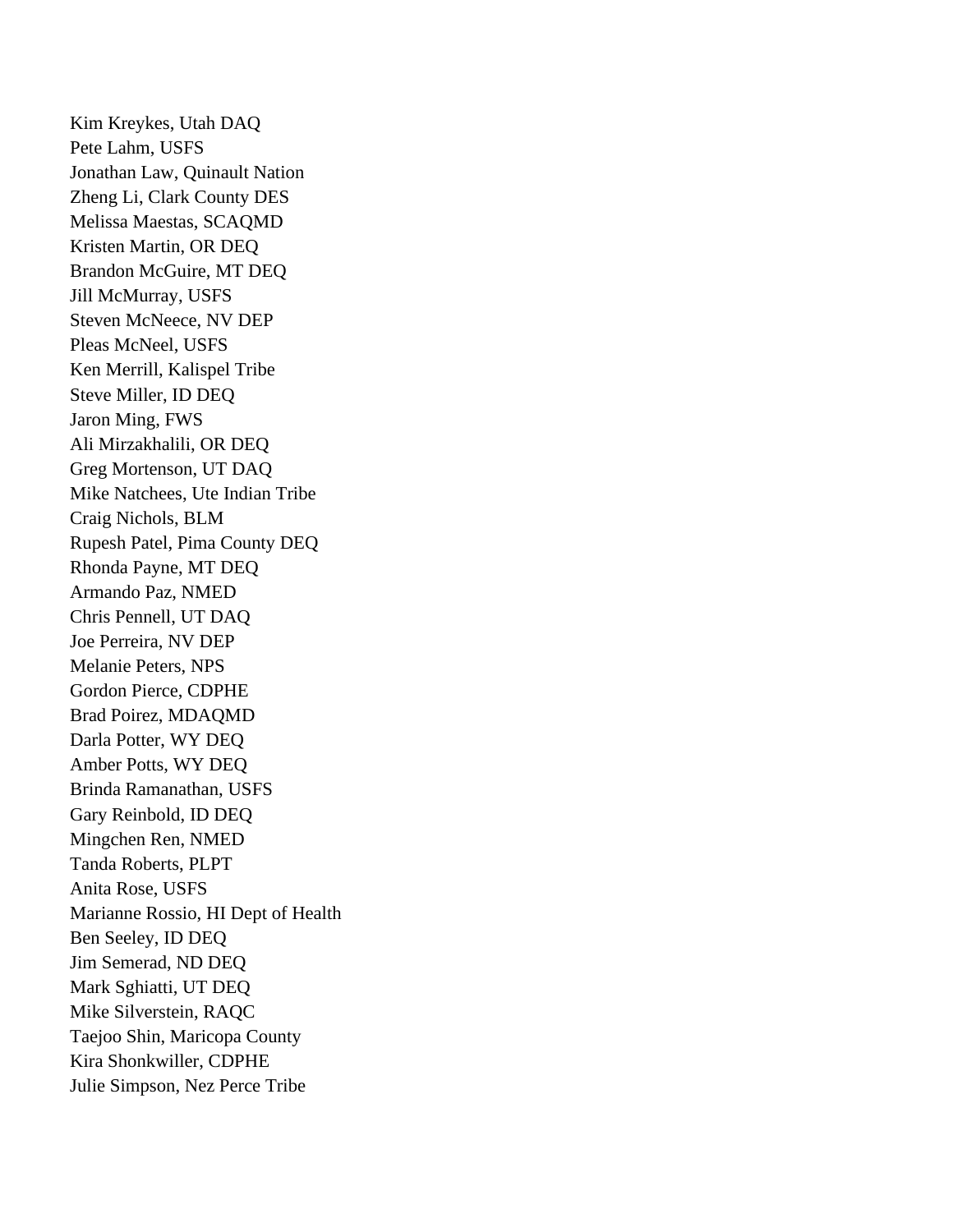Jeff Sorkin, USFS Glade Sowards, UT DEQ Robert Spillers, NMED Andrea Stacy, NPS Richard Stedman, Monterey Bay Air District Jeffrey Stocum, OR DEQ Sara Strachan, ID DEQ David Stroh, ND DEQ Mike Sundblom, Pinal County Mary Taitano, Clark County Kathy Taylor, WA DOE Whitney Thomas, BLM Barbara Trost, AK DEC Andrew Tucker, NV DEP Liz Ulrich, MT DEQ Sheila Vance, UT DAQ Nancy Vehr, WY DEQ John Vimont, NPS Jason Walker, Shoshone Bannock Tribe Matt Wampler, Southern Ute Indian Tribe Ben Way, WY DEQ Jill Webster, USFS Dale Wells, CDPHE Bo Wilkins, MT DEQ Catherine Williams, UT DAQ Lexie Wilson, UT DAQ Robert Wood, UT DAQ

## EPA:

Amanda Brimmer, R8 Carl Daly, R8 Robert Kotchenruther, R10 Chet Wayland, OAQPS Scott Mathias, OAQPS Tesh Rao, OAQPS Nevine Salem, R6 Eric Snyder, R6 Gail Tonnesen, R8